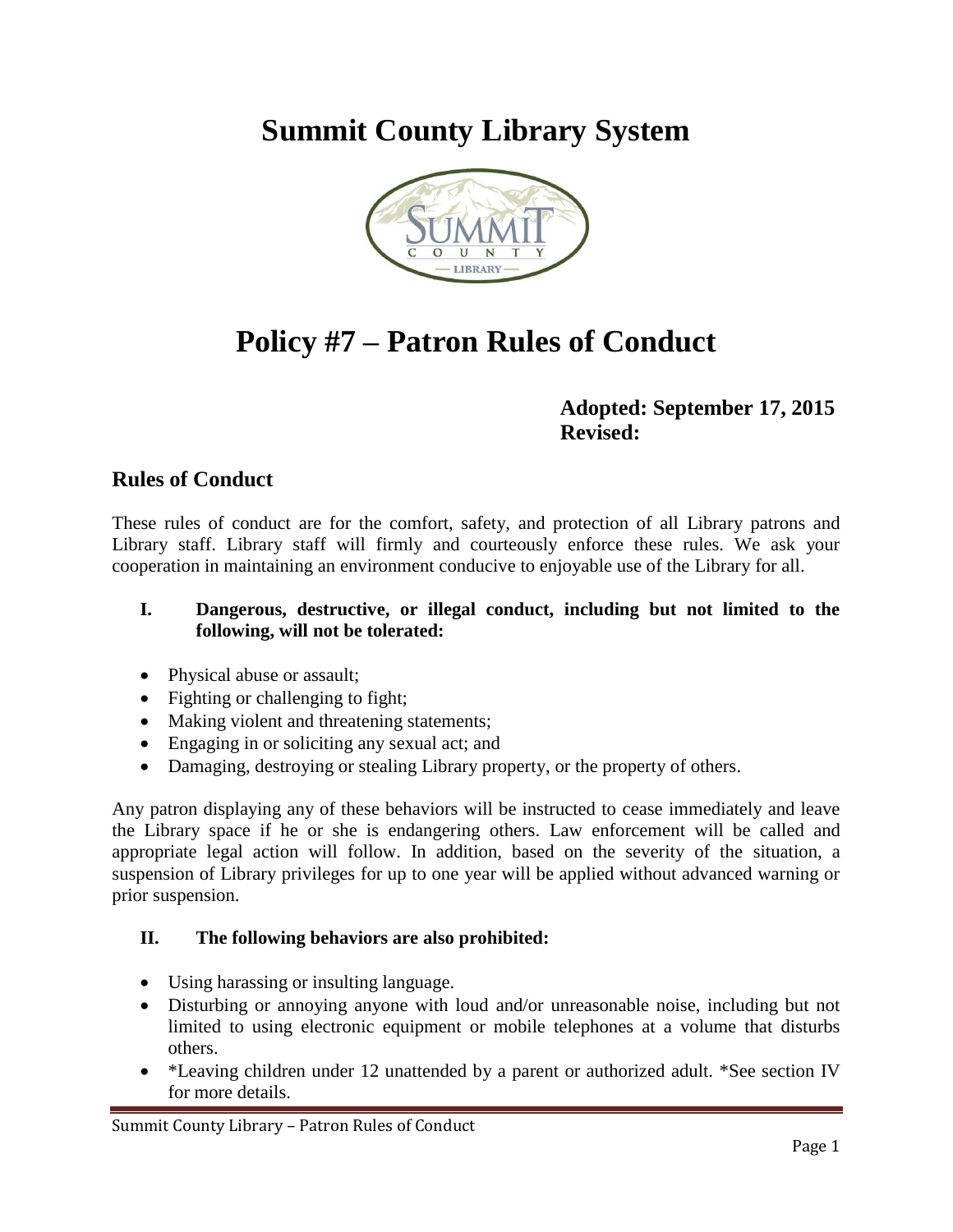- Abuse, improper or unsafe use of furniture, equipment, or materials.
- Personally monopolizing Library space, seating, tables, or equipment to the exclusion of other patrons or staff.
- Petitioning, soliciting, or selling merchandise or services without written permission from the Library Director. This includes posting or leaving unauthorized materials.
- Blocking Library entrances or exits with bicycles, strollers, skis, snowboards, etc., or leaving animals unattended on Library property.
- Participating in any activity in the Library or at public entrances/exits which interferes with any person's comfort or safety.
- Entering Library with animals other than service animals authorized by law.
- Riding skates, roller shoes, skateboards, or similar equipment.
- Smoking.
- Possessing, consuming, or being under the influence of alcohol or illegal drugs.
- Exuding offensive, pervasive odors, including pervasive fragrances caused by perfume or other scented products, which constitute a nuisance to other patrons or staff.
- Failing to wear shirt/top, pants/skirt, and shoes.
- Entering staff-only areas without permission.
- Unreasonable use of restrooms, including laundering, bathing, and shaving.
- Lying on the floor or sleeping.
- Fraudulent use of another's Library card and/or number for any purpose, including using another's Library card to reserve or use Library computers.
- Refusal to follow reasonable direction from Library staff, including but not limited to leaving the Library during normal closing procedures or during an emergency evacuation.

Any patrons displaying these behaviors will be addressed in the following manner and staff must fill out an Incident Report and turn it in to the Branch Manager or Library Director:

- **First Violation**: Initial warning, given copy of Patron Rules of Conduct.
- **Second Violation**: Library privileges suspended for one day.
- **Third Violation**: Library privileges suspended for seven days.
- **Fourth Violation**: Library privileges suspended for up to one year.

If you observe anyone violating any of these rules of conduct, please inform a Library staff member.

#### **III. Library Food & Drink Policy**

The purpose of this policy is to provide guidelines that will help protect the Library's materials and facilities. Eating and drinking is allowed in most places in the Library described in the following general rules. Violations of this policy will be addressed using the same guidelines outlined in Section II if staff deems it necessary. *The rules are subject to change if necessary*:

 Hot and cold beverages are allowed in covered containers; alcoholic beverages are not permitted.